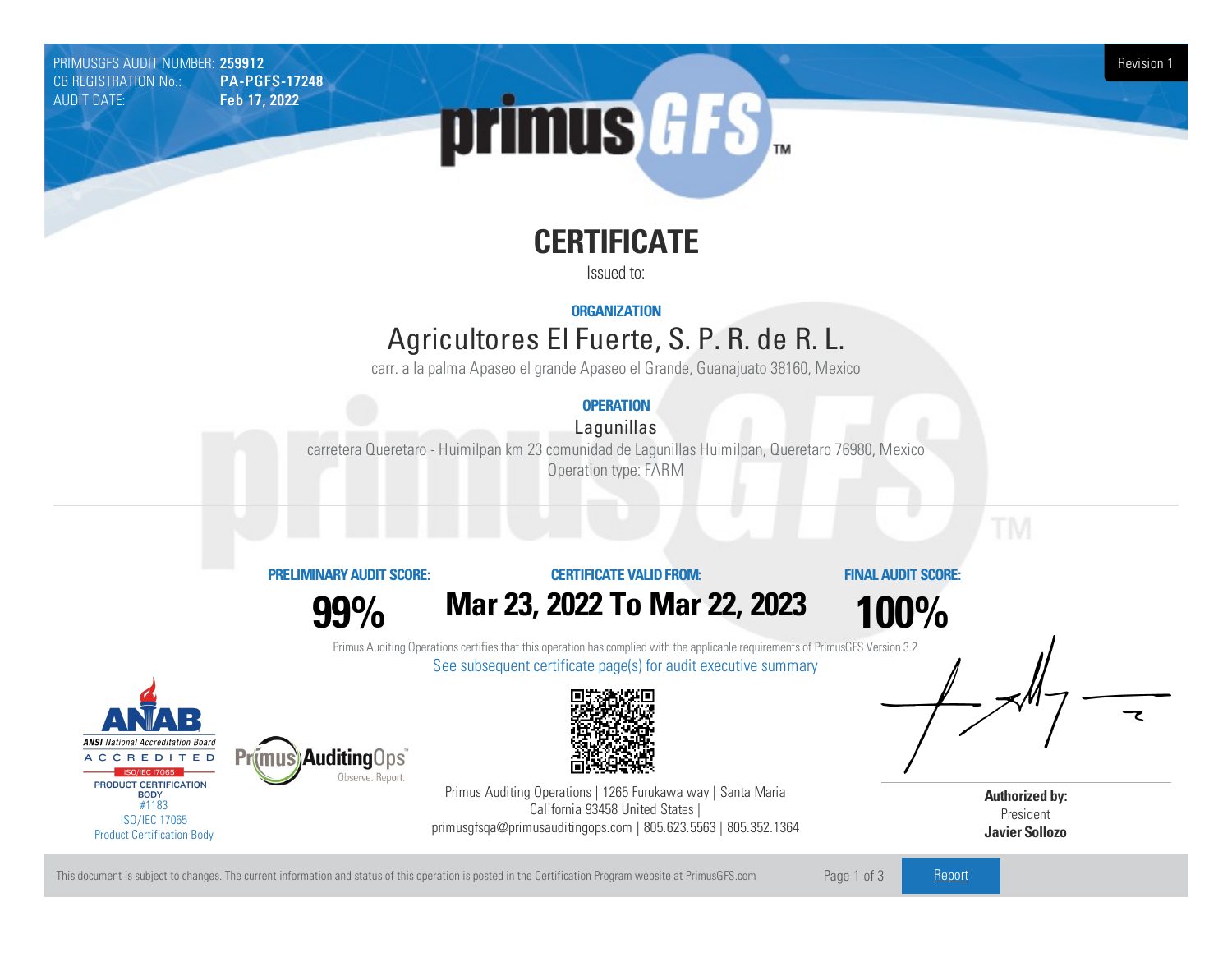PRIMUSGFS AUDIT NUMBER: 259912 Revision 1 CB REGISTRATION No.: AUDIT DATE: Feb 17, 2022



## **CERTIFICATE VALIDFROM: Mar23, 2022 To Mar22, 2023**

#### **AUDIT TYPE:**

Announced Audit

#### **AUDIT EXECUTIVE SUMMARY:**

Audit carried out in Rancho La Virgen with an area of 111.13 hectares divided and identified by 11 tables of conventional production with crops such as Lettuce, Broccoli, Brussels Sprout, Celery, The ranch makes use of a deep well that sends the water to a reservoir that supplies the drip irrigation system, the water from the reservoir is used for irrigation, foliar applications and cleaning activities, in adjacent lands there are temporary crops and areas without production (mountain). There is a group of 32 workers at the time of the audit. The operation has activities throughout the year with different seasons for crops, sanitary facilities, water sources, adjacent land, food safety manual and operating records are reviewed.

#### Addendum(s) included in the audit:

Not Applicable

| Product information for each product |                              |                               |                                           |  |  |
|--------------------------------------|------------------------------|-------------------------------|-------------------------------------------|--|--|
| <b>Product Group/Product Name</b>    | <b>Observed Product</b>      | <b>Seasonality</b>            | <b>Country of destination for product</b> |  |  |
| Broccoli                             | Observed on the day of audit | From: January<br>To: December | Canada, Mexico, United States             |  |  |
| Celery                               | Observed on the day of audit | From: January<br>To: December | Canada, Mexico, United States             |  |  |